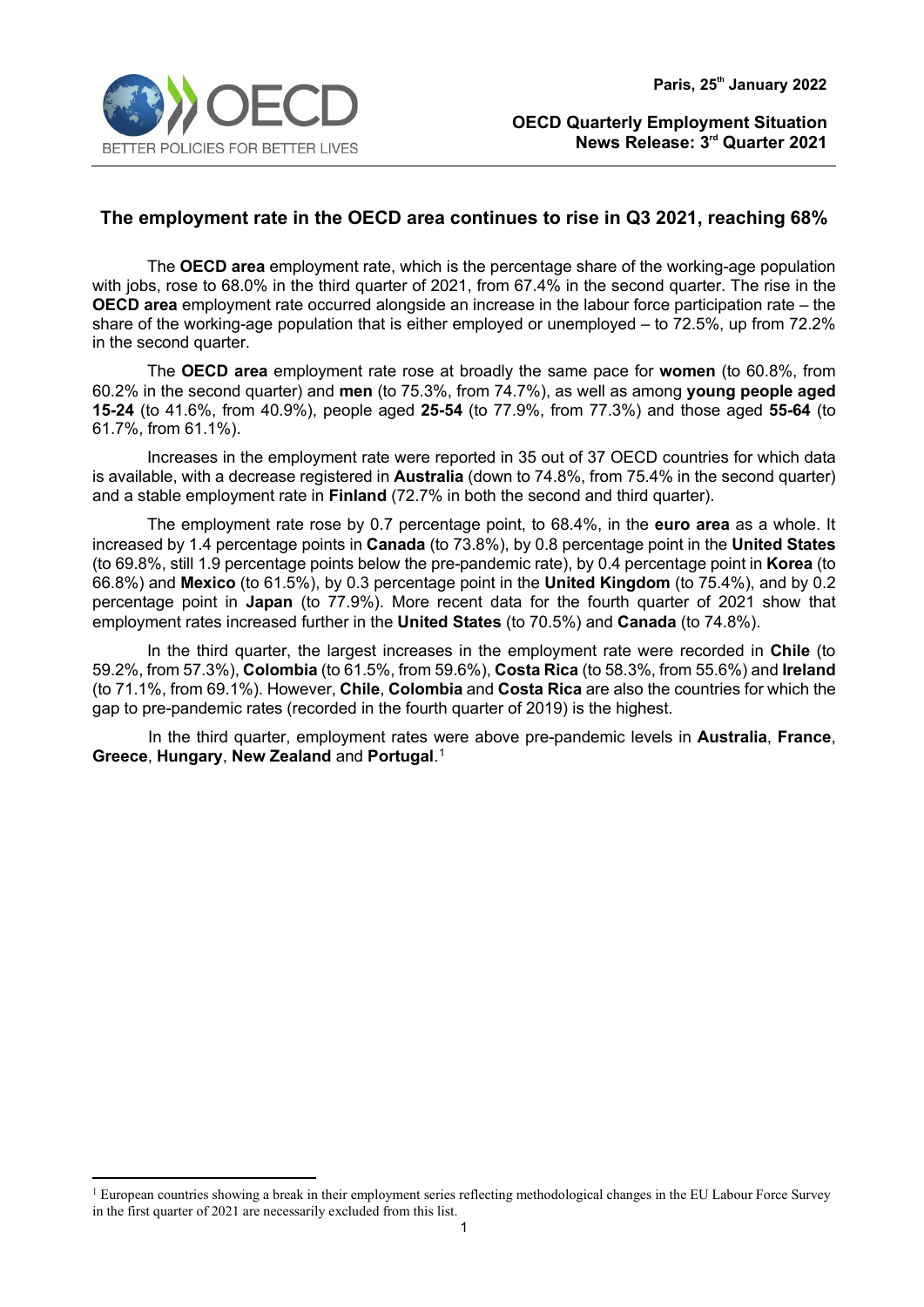

#### Employment rates (persons aged 15-64) for selected OECD countries and country aggregates **(1)**

As a percentage of the working-age population



(1) Break in time series for the euro area between Q4 2020 and Q1 2021 resulting fro[m changes in the EU Labour Force Survey.](https://ec.europa.eu/eurostat/statistics-explained/index.php?title=EU_Labour_Force_Survey_-_new_methodology_from_2021_onwards) This break also affects, to some extent, aggregates for the OECD-Total.

A large part of the increase in the employment rate for the OECD-Total in the third quarter of 2020 and, to a lesser extent, fourth quarter of 2020 reflects the return to work of furloughed workers in Canada and the United States, where they are recorded as unemployed, whereas in most other countries, they are recorded as employed.

Visit the interactiv[e OECD Data Portal](https://data.oecd.org/chart/6ALy) to explore these data further.

#### Persons employed and persons unemployed on temporary lay-off in the United States<sup>(1)</sup> Millions of persons



(1) This chart provides a more comparable view of movements in US employment statistics with movements in most other OECD countries, where furloughed workers are included in official employment statistics. It should however not be interpreted as alternative official statistics for the United States.

In this chart, the number of employed covers age group from 16 to 64, while the number of unemployed on temporary lay-off covers age group 16 and over.

(2) US Current Population Survey data.



**Changes in employment rates (persons aged 15-64) for selected OECD countries(1) between Q4 2019 and Q3 2021**

(1) European countries indicating a break in their employment series due to changes in the EU Labour Force Survey in Q1 2021 are not included in the chart.

**Contacts:** For further information readers are invited to contact the OECD's Media Relations Division on (33) 1 45 24 97 00 or e-mail [news.contact@oecd.org;](mailto:news.contact@oecd.org) For technical questions contact [stat.contact@oecd.org](mailto:stat.contact@oecd.org)

**Next release: 21 April 2022**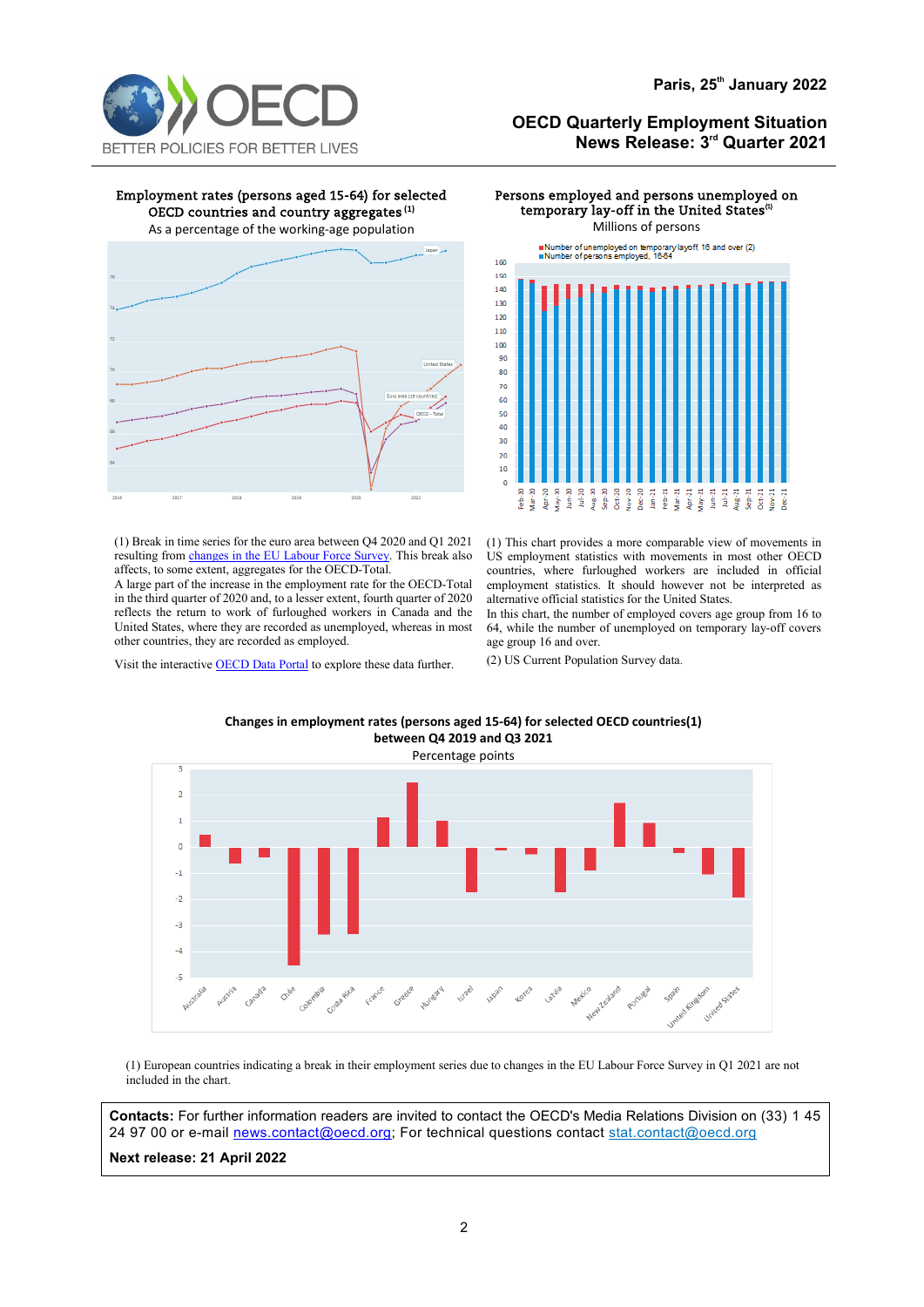

## **Table 1: OECD employment rates and levels (15-64)**

Employment as a percentage of corresponding working age population and levels, seasonally adjusted

|                           | <b>Employment rates</b> |      |      |          |                |      |                   |                   |                     |      | Levels         |                  |
|---------------------------|-------------------------|------|------|----------|----------------|------|-------------------|-------------------|---------------------|------|----------------|------------------|
|                           | 2017                    | 2018 | 2019 | 2020     | 2019           |      | 2020              |                   |                     | 2021 |                | <b>Thousands</b> |
|                           |                         |      |      |          | Q <sub>4</sub> | Q2   | Q <sub>3</sub>    | Q4                | Q <sub>1</sub>      | Q2   | Q <sub>3</sub> | Q3 - 2021        |
| <b>OECD - Total</b>       | 67.7                    | 68.4 | 68.8 | 66.1     | 68.9           | 63.5 | 65.7              | 66.6              | 66.9 (b)            | 67.4 | 68.0           | 591,362          |
| <b>Major Seven</b>        | 70.7                    | 71.4 | 72.1 | 69.7     | 72.3           | 67.3 | 69.3              | 70.2              | 70.3(b)             | 70.7 | 71.4           | 340,263          |
| <b>European Union</b>     | 66.7                    | 67.7 | 68.4 | 67.6     | 68.6           | 66.8 | 67.4              | 67.8              | 67.8 <sub>(b)</sub> | 68.2 | 68.7           | 194,102          |
| Euro area                 | 66.3                    | 67.3 | 68.0 | 67.1     | 68.2           | 66.2 | 66.8              | 67.3              | 67.0(b)             | 67.7 | 68.4           | 148,551          |
|                           |                         |      |      |          |                |      |                   |                   |                     |      |                |                  |
| <b>Australia</b>          | 73.0                    | 73.8 | 74.3 | 72.7     | 74.3           | 70.6 | 72.1              | 73.5              | 74.4                | 75.4 | 74.8           | 12,391           |
| <b>Austria</b>            | 72.2                    | 73.0 | 73.5 | 71.7     | 73.6           | 70.3 | 71.8              | 71.6              | 71.3                | 72.1 | 73.0           | 4,260            |
| Belgium <sup>(1)</sup>    | 63.1                    | 64.5 | 65.3 | 64.7     | 65.2           | 64.4 | 64.8              | 64.4              | 63.9(b)             | 65.1 | 65.9           | 4,851            |
| Canada                    | 73.2                    | 73.5 | 74.2 | 70.0     | 74.1           | 64.7 | 70.2              | 72.0              | 72.1                | 72.4 | 73.8           | 18,121           |
| <b>Chile</b>              | 63.9                    | 64.1 | 64.1 | 55.8     | 63.7           | 51.4 | 52.7              | 56.2              | 57.4                | 57.3 | 59.2           | 7,981            |
| Colombia                  | 66.9                    | 66.4 | 65.2 | 57.5     | 64.8           | 51.0 | 56.2              | 59.7              | 60.8                | 59.6 | 61.5           | 20,300           |
| <b>Costa Rica</b>         | 59.8                    | 61.0 | 61.6 | 54.8     | 61.6           | 49.7 | 52.4              | 55.3              | 56.0                | 55.6 | 58.3           | 2,004            |
| <b>Czech Republic</b>     | 73.6                    | 74.8 | 75.1 | 74.4     | 75.1           | 74.2 | 74.2              | 74.1              | 73.9(b)             | 74.0 | 74.7           | 5,085            |
| Denmark <sup>(1)</sup>    | 73.2                    | 74.1 | 75.0 | 74.4     | 75.3           | 73.9 | 74.0              | 74.6              | 74.2 (b)            | 75.4 | 75.6           | 2,788            |
| Estonia                   | 74.1                    | 74.8 | 75.3 | 73.7     | 75.9           | 72.2 | 72.9              | 74.1              | 74.1(b)             | 72.9 | 74.0           | 616              |
| <b>Finland</b>            | 70.0                    | 72.1 | 73.0 | 72.1     | 73.3           | 70.9 | 71.8              | 72.3              | 71.9 <sub>(b)</sub> | 72.7 | 72.7           | 2,467            |
| France                    | 65.6                    | 66.2 | 66.4 | 66.1     | 66.3           | 65.6 | 65.6              | 66.1              | 66.4                | 67.0 | 67.5           | 27,436           |
| Germany <sup>(1)(2)</sup> | 75.3                    | 75.9 | 76.7 | 76.2 (u) | 76.8           |      | 76.0 (u) 76.0 (u) | 76.3 (u) 75.4 (b) |                     | 76.1 | 76.3           | 40,400           |
| Greece                    | 53.2                    | 54.5 | 56.1 | 53.7     | 56.2           | 50.8 | 55.3              | 53.6              | 53.8                | 57.4 | 58.7           | 3,885            |
| Hungary                   | 70.2                    | 71.4 | 72.2 | 72.0     | 72.3           | 71.3 | 72.1              | 72.2              | 72.0                | 73.0 | 73.3           | 4,540            |
| Iceland <sup>(1)</sup>    | 86.1                    | 85.1 | 84.1 | 80.3     | 83.7           | 79.6 | 81.6              | 77.0              | 77.9(b)             | 79.5 | 80.4           | 189              |
| Ireland <sup>(1)</sup>    | 67.7                    | 68.7 | 69.6 | 67.8     | 70.0           | 65.9 | 67.5              | 67.6              | 67.1 <sub>(b)</sub> | 69.1 | 71.1           | 2,321            |
| <b>Israel</b>             | 69.0                    | 69.0 | 68.9 | 66.8     | 68.7           | 66.6 | 66.0              | 65.9              | 65.5                | 65.8 | 67.0           | 3,743            |
| Italy                     | 58.0                    | 58.5 | 59.1 | 58.1     | 59.3           | 57.0 | 57.7              | 58.5              | 57.3 (b)            | 57.9 | 58.5           | 22,249           |
| Japan                     | 75.3                    | 76.9 | 77.7 | 77.3     | 78.0           | 77.1 | 77.1              | 77.3              | 77.6                | 77.6 | 77.9           | 57,677           |
| Korea                     | 66.6                    | 66.6 | 66.8 | 65.9     | 67.1           | 65.4 | 65.6              | 65.6              | 65.7                | 66.4 | 66.8           | 24,365           |
| Latvia                    | 70.0                    | 71.7 | 72.2 | 71.5     | 72.5           | 71.6 | 71.4              | 71.2              | 68.9                | 69.8 | 70.8           | 829              |
| Lithuania                 | 70.4                    | 72.4 | 73.0 | 71.6     | 73.1           | 71.7 | 70.7              | 71.1              | 70.9(b)             | 71.7 | 73.2           | 1,319            |
| Luxembourg                | 66.3                    | 67.1 | 68.0 | 67.3     | 67.7           | 67.1 | 66.9              | 68.0              | 68.5(b)             | 69.7 | 70.1           | 307              |
| Mexico <sup>(3)</sup>     | 61.1                    | 61.5 | 62.2 | ä.       | 62.4           | ü,   | 56.9              | 59.2              | 59.6                | 61.1 | 61.5           | 52,795           |
| Netherlands               | 75.9                    | 77.2 | 78.2 | 77.8     | 78.2           | 77.3 | 77.6              | 77.8              | 79.7 (b)            | 80.7 | 81.3           | 9,095            |
| <b>New Zealand</b>        | 76.9                    | 77.5 | 77.5 | 76.8     | 77.4           | 76.8 | 76.1              | 76.5              | 77.2                | 77.9 | 79.1           | 2,632            |
| Norway                    | 74.0                    | 74.8 | 75.3 | 74.7     | 75.4           | 74.5 | 74.3              | 74.5              | 74.8(b)             | 76.1 | 76.7           | 2,678            |
| Poland                    | 66.1                    | 67.4 | 68.2 | 68.7     | 68.6           | 67.9 | 68.7              | 69.3              | 69.7 (b)            | 70.1 | 70.6           | 16,281           |
| Portugal                  | 67.0                    | 69.0 | 69.9 | 68.5     | 69.8           | 67.5 | 68.1              | 68.9              | 68.6                | 70.0 | 70.8           | 4,665            |
| <b>Slovak Republic</b>    | 66.2                    | 67.6 | 68.4 | 67.5     | 68.3           | 67.4 | 67.4              | 67.4              | 67.9(b)             | 69.0 | 69.9           | 2,533            |
| Slovenia                  | 69.3                    | 71.1 | 71.9 | 70.9     | 71.5           | 70.0 | 70.4              | 71.1              | 69.2(b)             | 71.8 | 72.7           | 971              |
| Spain                     | 61.1                    | 62.4 | 63.3 | 61.0     | 63.5           | 58.9 | 60.6              | 61.1              | 61.5                | 62.3 | 63.3           | 19,607           |
| Sweden <sup>(1)</sup>     | 76.9                    | 77.4 | 77.1 | 75.5     | 77.0           | 75.2 | 75.2              | 75.4              | 74.6(b)             | 75.5 | 75.8           | 4,866            |
| Switzerland               | 79.8                    | 80.1 | 80.5 | 79.9     | 80.7           | 79.1 | 79.8              | 80.3              | 79.1 (b)            | 78.6 | 79.6           | 4,514            |
| <b>Turkey</b>             | 51.6                    | 52.0 | 50.3 | 47.5     | 50.4           | 45.4 | 47.8              | 47.9              |                     | ä.   |                |                  |
| <b>United Kingdom</b>     | 75.0                    | 75.6 | 76.2 | 75.4     | 76.5           | 75.7 | 75.0              | 74.7              | 74.7                | 75.1 | 75.4           | 31,145           |
| <b>United States</b>      | 70.1                    | 70.7 | 71.4 | 67.1     | 71.7           | 62.5 | 66.4              | 67.8              | 68.4                | 69.0 | 69.8           | 143,235          |

..: not available

**b: Break in time series**

**u: Low reliability**

Note: Breaks in time series between the 4th quarter of 2020 and the 1st quarter of 2021 for Belgium, the Czech Republic, Denmark, Estonia, Finland, Germany, Iceland, Ireland, Italy, Lithuania, Luxembourg, the Netherlands, Norway, Poland, the Slovak Republic, Slovenia, Sweden, Switzerland, the European Union and euro area resulting fro[m changes to the EU LFS.](https://ec.europa.eu/eurostat/statistics-explained/index.php?title=EU_Labour_Force_Survey_-_new_methodology_from_2021_onwards) 

(1) Breaks in the Labour Force Survey for Belgium in Q1 2017; for Denmark in Q1 2016 and Q1 2017; for Ireland in Q3 2017; for Sweden in Q3 2018; for Germany in Q1 2020; and for Iceland in Q4 2020. Some of these breaks also affect, to some extent, aggregates for the European Union, euro area and OECD-Total.

(2) Germany: due to technical issues with the introduction of the new German system of integrated household surveys, data for Q1, Q2, Q3 and Q4 2020 are provisional. (3) Mexico: Q2 2020 figures are not available. Estimations based on the monthly INEGI Encuesta Telefónica de Ocupación y Empleo (ETOE) phone survey were used in the compilation of Q2 2020 figures for the OECD-Total. Data from Q3 2020 are based on the New Encuesta Nacional de Ocupación y Empleo (ENOE) survey, combining telephone and face-to-face interviews.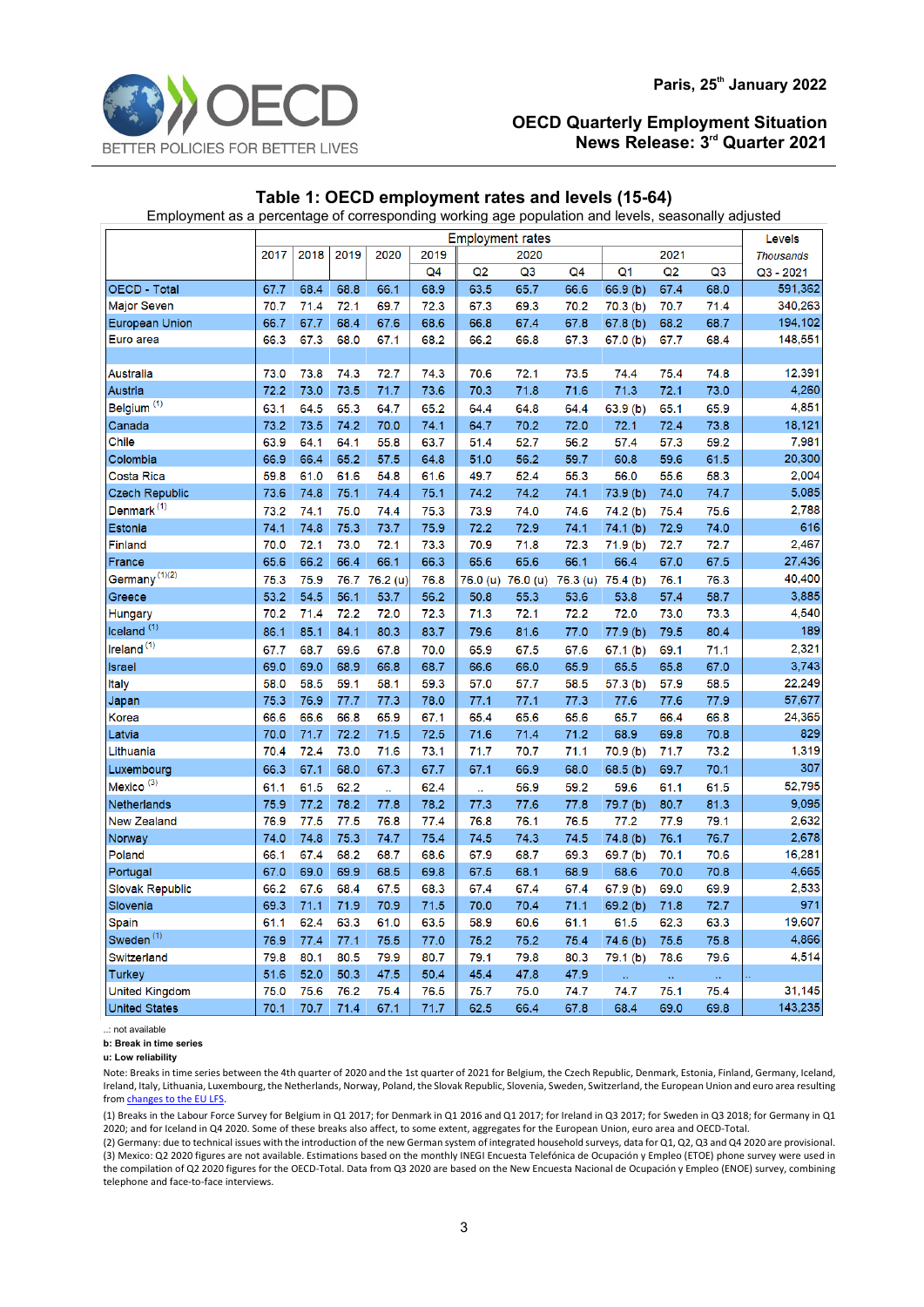

### **Table 2: OECD employment rates (15-64) by sex**

Employment as a percentage of corresponding working age population, seasonally adjusted

|                           | Women                |          |                |                     |                |      |                      | Men  |                      |                |                |                     |                |                |
|---------------------------|----------------------|----------|----------------|---------------------|----------------|------|----------------------|------|----------------------|----------------|----------------|---------------------|----------------|----------------|
|                           | 2019<br>2020<br>2021 |          |                |                     |                |      | 2019<br>2020<br>2021 |      |                      |                |                |                     |                |                |
|                           | Q <sub>4</sub>       | Q2       | Q <sub>3</sub> | Q <sub>4</sub>      | Q <sub>1</sub> | Q2   | Q <sub>3</sub>       | Q4   | Q2                   | Q <sub>3</sub> | Q <sub>4</sub> | Q <sub>1</sub>      | Q <sub>2</sub> | Q <sub>3</sub> |
| <b>OECD - Total</b>       | 61.6                 | 56.4     | 58.4           | 59.4                | 59.6(b)        | 60.2 | 60.8                 | 76.4 | 70.8                 | 73.0           | 74.0           | 74.2 (b)            | 74.7           | 75.3           |
| <b>Major Seven</b>        | 67.3                 | 62.2     | 64.4           | 65.4                | 65.4(b)        | 65.9 | 66.5                 | 77.4 | 72.5                 | 74.2           | 74.9           | 75.2(b)             | 75.6           | 76.2           |
| <b>European Union</b>     | 63.2                 | 61.6     | 62.2           | 62.7                | 62.7(b)        | 63.2 | 63.7                 | 73.9 | 71.9                 | 72.7           | 72.9           | 72.9(b)             | 73.3           | 73.7           |
| Euro area                 | 63.2                 | 61.5     | 62.0           | 62.6                | 62.2(b)        | 63.1 | 63.9                 | 73.1 | 70.9                 | 71.5           | 71.9           | 71.9 <sub>(b)</sub> | 72.4           | 72.9           |
|                           |                      |          |                |                     |                |      |                      |      |                      |                |                |                     |                |                |
| <b>Australia</b>          | 70.2                 | 66.3     | 68.2           | 69.4                | 70.7           | 71.8 | 71.0                 | 78.5 | 75.0                 | 76.1           | 77.6           | 78.1                | 79.0           | 78.8           |
| Austria                   | 69.3                 | 65.5     | 67.7           | 67.4                | 66.8           | 67.8 | 68.7                 | 78.0 | 75.1                 | 75.9           | 75.9           | 75.9                | 76.4           | 77.3           |
| <b>Belgium</b>            | 61.7                 | 60.8     | 61.2           | 60.8                | 59.6(b)        | 61.4 | 63.0                 | 68.6 | 68.1                 | 68.4           | 67.9           | 68.0(b)             | 68.8           | 68.9           |
| Canada                    | 71.4                 | 61.1     | 67.1           | 68.9                | 68.8           | 69.1 | 70.8                 | 76.9 | 68.2                 | 73.3           | 75.0           | 75.3                | 75.7           | 76.7           |
| Chile                     | 54.5                 | 42.5     | 43.9           | 46.2                | 48.0           | 47.8 | 49.4                 | 72.9 | 60.3                 | 61.5           | 66.2           | 66.8                | 66.8           | 69.0           |
| Colombia                  | 52.8                 | 38.9     | 42.7           | 46.5                | 47.8           | 46.4 | 48.3                 | 77.4 | 63.6                 | 70.2           | 73.5           | 74.3                | 73.3           | 75.3           |
| Costa Rica                | 48.1                 | 35.9     | 38.6           | 42.8                | 42.4           | 41.8 | 45.7                 | 74.9 | 63.1                 | 65.9           | 67.5           | 69.3                | 69.0           | 70.7           |
| <b>Czech Republic</b>     | 68.0                 | 67.0     | 66.8           | 66.8                | 66.5(b)        | 66.5 | 67.6                 | 81.9 | 81.2                 | 81.4           | 81.1           | 81.0(b)             | 81.1           | 81.5           |
| <b>Denmark</b>            | 72.3                 | 70.8     | 71.1           | 71.8                | 71.0(b)        | 72.8 | 72.6                 | 78.3 | 76.9                 | 76.8           | 77.3           | 77.3 <sub>(b)</sub> | 77.9           | 78.6           |
| Estonia                   | 73.3                 | 68.7     | 70.4           | 71.9                | 71.6(b)        | 70.4 | 72.8                 | 78.6 | 75.8                 | 75.5           | 76.2           | 76.6(b)             | 75.4           | 75.3           |
| Finland                   | 72.4                 | 69.3     | 70.6           | 70.8                | 70.7 (b)       | 71.8 | 72.3                 | 74.2 | 72.4                 | 72.9           | 73.9           | 73.1 <sub>(b)</sub> | 73.6           | 73.1           |
| France                    | 63.8                 | 63.1     | 63.1           | 63.6                | 64.0           | 64.2 | 64.9                 | 68.9 | 68.1                 | 68.2           | 68.7           | 68.9                | 69.9           | 70.1           |
| Germany <sup>(1)(2)</sup> | 73.0                 | 73.1 (u) | 73.0 (u)       | 73.4 (u)            | 71.8(b)        | 72.5 | 72.7                 | 80.6 | 78.9 (u)             | 78.9 (u)       | 79.1 (u)       | 79.0 (b)            | 79.5           | 79.9           |
| Greece                    | 46.7                 | 41.9     | 46.3           | 44.9                | 44.6           | 48.4 | 49.8                 | 65.9 | 59.9                 | 64.3           | 62.5           | 63.3                | 66.6           | 67.6           |
| Hungary                   | 67.2                 | 66.1     | 66.9           | 67.1                | 66.6           | 68.1 | 68.6                 | 77.3 | 76.6                 | 77.2           | 77.3           | 77.5                | 78.0           | 77.9           |
| Iceland <sup>(1)</sup>    | 81.5                 | 76.6     | 79.7           | 74.7 <sub>(b)</sub> | 73.4(b)        | 76.6 | 78.5                 | 85.8 | 82.4                 | 83.4           | 79.1 (b)       | 82.2(b)             | 82.1           | 82.1           |
| Ireland                   | 64.6                 | 60.6     | 62.1           | 62.5                | 62.5(b)        | 64.5 | 66.9                 | 75.5 | 71.3                 | 73.1           | 72.9           | 71.9 <sub>(b)</sub> | 73.7           | 75.4           |
| <b>Israel</b>             | 66.3                 | 64.4     | 64.3           | 64.2                | 63.9           | 64.2 | 65.7                 | 71.1 | 68.9                 | 67.7           | 67.5           | 67.1                | 67.3           | 68.3           |
| Italy                     | 50.2                 | 47.8     | 48.6           | 49.5                | 48.3 (b)       | 48.8 | 49.6                 | 68.4 | 66.3                 | 66.8           | 67.4           | 66.3(b)             | 66.9           | 67.5           |
| Japan                     | 71.4                 | 70.3     | 70.2           | 70.8                | 71.0           | 71.2 | 71.5                 | 84.4 | 83.7                 | 83.8           | 83.7           | 83.9                | 83.9           | 84.1           |
| Korea                     | 58.1                 | 56.1     | 56.4           | 56.6                | 56.6           | 57.5 | 58.1                 | 75.8 | 74.4                 | 74.7           | 74.5           | 74.5                | 75.1           | 75.3           |
| Latvia                    | 70.9                 | 70.4     | 70.1           | 69.7                | 66.4           | 68.1 | 69.1                 | 74.2 | 72.8                 | 72.7           | 72.9           | 71.4                | 71.5           | 72.6           |
| Lithuania                 | 73.0                 | 70.7     | 70.3           | 70.9                | 70.1(b)        | 71.4 | 72.9                 | 73.1 | 72.6                 | 71.1           | 71.4           | 71.7 <sub>(b)</sub> | 72.1           | 73.5           |
| Luxembourg                | 63.6                 | 64.3     | 63.9           | 64.7                | 64.8(b)        | 66.7 | 67.0                 | 71.6 | 69.9                 | 69.8           | 71.2           | 72.0 (b)            | 72.7           | 73.0           |
| Mexico <sup>(3)</sup>     | 47.5                 | ä.       | 41.9           | 44.4                | 44.7           | 46.3 | 46.6                 | 78.7 | $\ddot{\phantom{a}}$ | 73.1           | 75.3           | 75.8                | 77.2           | 77.8           |
| Netherlands               | 74.2                 | 73.2     | 73.9           | 74.2                | 76.1(b)        | 77.3 | 77.9                 | 82.2 | 81.3                 | 81.3           | 81.4           | 83.4 (b)            | 84.1           | 84.7           |
| <b>New Zealand</b>        | 73.0                 | 72.2     | 71.3           | 71.9                | 72.8           | 73.5 | 75.5                 | 81.8 | 81.5                 | 80.8           | 81.2           | 81.6                | 82.2           | 82.6           |
| Norway                    | 73.2                 | 72.5     | 72.4           | 72.3                | 73.2(b)        | 74.2 | 74.7                 | 77.4 | 76.4                 | 76.1           | 76.5           | 76.4 (b)            | 77.9           | 78.7           |
| Poland                    | 61.2                 | 60.3     | 61.6           | 62.4                | 62.9(b)        | 63.6 | 64.3                 | 75.9 | 75.4                 | 75.8           | 76.3           | 76.5(b)             | 76.6           | 76.9           |
| Portugal                  | 67.4                 | 64.6     | 66.5           | 66.9                | 66.1           | 67.6 | 68.5                 | 72.4 | 70.6                 | 69.9           | 71.0           | 71.2                | 72.6           | 73.1           |
| <b>Slovak Republic</b>    | 62.3                 | 61.6     | 61.5           | 61.6                | 63.3(b)        | 65.1 | 66.1                 | 74.2 | 73.0                 | 73.2           | 73.2           | 72.5(b)             | 72.9           | 73.7           |
| Slovenia                  | 69.2                 | 66.7     | 67.6           | 67.6                | 65.8(b)        | 68.3 | 69.8                 | 73.7 | 73.0                 | 73.0           | 74.2           | 72.2(b)             | 75.1           | 75.4           |
| Spain                     | 58.3                 | 53.6     | 55.4           | 56.0                | 56.5           | 57.4 | 58.6                 | 68.8 | 64.2                 | 65.9           | 66.2           | 66.4                | 67.2           | 68.0           |
| Sweden                    | 75.4                 | 73.0     | 73.6           | 73.5                | 72.5(b)        | 73.7 | 73.9                 | 78.5 | 77.3                 | 76.7           | 77.2           | 76.5 (b)            | 77.2           | 77.7           |
| <b>Switzerland</b>        | 76.7                 | 74.8     | 75.9           | 76.6                | 74.8 (b)       | 74.1 | 75.8                 | 84.6 | 83.3                 | 83.7           | 83.8           | 83.4 (b)            | 83.0           | 83.4           |
| <b>Turkey</b>             | 31.9                 | 28.5     | 30.1           | 29.6                | ä,             | ä,   | x.                   | 68.7 | 62.1                 | 65.2           | 66.0           | ä,                  | ä,             | ä,             |
| <b>United Kingdom</b>     | 72.4                 | 71.9     | 71.7           | 71.5                | 71.6           | 72.0 | 72.1                 | 80.6 | 79.6                 | 78.4           | 77.9           | 77.8                | 78.2           | 78.8           |
| <b>United States</b>      | 66.8                 | 57.3     | 61.7           | 63.2                | 63.6           | 64.3 | 65.1                 | 76.7 | 67.8                 | 71.2           | 72.6           | 73.3                | 73.8           | 74.6           |

#### **b: Break in time series**

**u: Low reliability**

Note: Breaks in time series between the 4th quarter of 2020 and the 1st quarter of 2021 for Belgium, the Czech Republic, Denmark, Estonia, Finland, Germany, Iceland, Ireland, Italy, Lithuania, Luxembourg, the Netherlands, Norway, Poland, the Slovak Republic, Slovenia, Sweden, Switzerland, the European Union and euro area resulting from changes to the EU LFS.

(1) Breaks in the Labour Force Survey for Germany in Q1 2020 and for Iceland in Q4 2020. These breaks also affect, to some extent, aggregates for the European Union, euro area and OECD-Total.

(2) Germany: due to technical issues with the introduction of the new German system of integrated household surveys, data for Q1, Q2, Q3 and Q4 2020 are provisional.

(3) Mexico: Q2 2020 figures are not available. Estimations based on the monthly INEGI ETOE phone survey were used in the compilation of Q2 2020 figures for the OECD-Total. Data from Q3 2020 are based on the New ENOE survey, combining telephone and face-to-face interviews.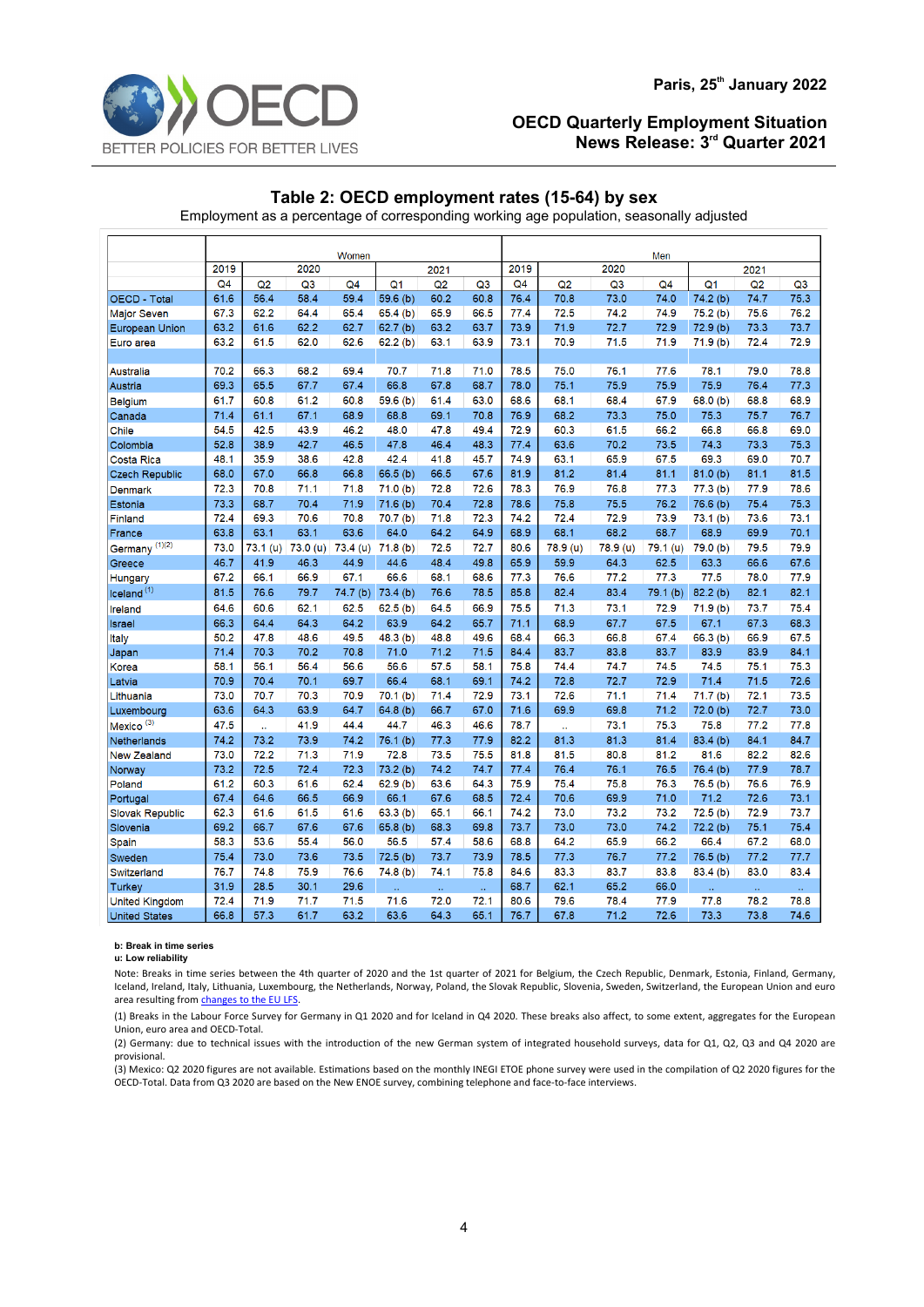

## **Table 3: OECD employment rates by age**

Employment as a percentage of corresponding working age population, seasonally adjusted

|                           | Youth (15-24)  |         |                     |                |                | Prime-age workers (25-54) |                |                     |      |                |                      | Older workers (55-64) |                     |                |                |  |
|---------------------------|----------------|---------|---------------------|----------------|----------------|---------------------------|----------------|---------------------|------|----------------|----------------------|-----------------------|---------------------|----------------|----------------|--|
|                           | 2019           | 2020    |                     | 2021           |                | 2019                      | 2021<br>2020   |                     |      |                | 2020<br>2021<br>2019 |                       |                     |                |                |  |
|                           | Q <sub>4</sub> | Q4      | Q <sub>1</sub>      | Q2             | Q <sub>3</sub> | Q <sub>4</sub>            | Q <sub>4</sub> | Q <sub>1</sub>      | Q2   | Q <sub>3</sub> | Q <sub>4</sub>       | Q <sub>4</sub>        | Q <sub>1</sub>      | Q <sub>2</sub> | Q <sub>3</sub> |  |
| OECD - Total              | 42.4           | 39.6    | 40.0(b)             | 40.9           | 41.6           | 79.0                      | 76.7           | 76.8 (b)            | 77.3 | 77.9           | 62.4                 | 60.7                  | 60.7(b)             | 61.1           | 61.7           |  |
| <b>Major Seven</b>        | 46.9           | 44.5    | 44.7 (b)            | 45.6           | 46.4           | 81.8                      | 79.7           | 79.7 (b)            | 80.1 | 80.7           | 65.8                 | 64.0                  | 64.2(b)             | 64.4           | 65.0           |  |
| <b>European Union</b>     | 33.3           | 30.9    | 31.3(b)             | 32.6           | 33.2           | 80.7                      | 80.1           | 79.6(b)             | 80.4 | 80.8           | 59.6                 | 60.0                  | 60.0(b)             | 60.3           | 60.8           |  |
| Euro area                 | 33.9           | 31.8    | 32.3(b)             | 33.7           | 34.6           | 79.8                      | 79.2           | 78.7 <sub>(b)</sub> | 79.5 | 80.2           | 60.6                 | 60.5                  | 60.4(b)             | 60.8           | 61.3           |  |
|                           |                |         |                     |                |                |                           |                |                     |      |                |                      |                       |                     |                |                |  |
| <b>Australia</b>          | 60.1           | 58.4    | 59.7                | 62.0           | 60.1           | 81.7                      | 80.8           | 81.6                | 82.0 | 81.9           | 64.5                 | 64.2                  | 64.6                | 65.5           | 65.3           |  |
| <b>Austria</b>            | 51.5           | 49.6    | 48.9                | 49.9           | 51.6           | 85.6                      | 83.0           | 82.9                | 83.1 | 84.4           | 54.3                 | 54.7                  | 53.9                | 55.0           | 56.3           |  |
| <b>Belgium</b>            | 26.4           | 22.2    | 22.3(b)             | 24.3           | 26.7           | 80.6                      | 80.2           | 79.3 (b)            | 80.7 | 81.4           | 52.3                 | 53.6                  | 53.6 (b)            | 54.4           | 54.5           |  |
| Canada                    | 57.7           | 52.6    | 52.1                | 53.3           | 57.5           | 83.0                      | 81.4           | 81.4                | 81.7 | 82.4           | 62.9                 | 61.9                  | 62.7                | 62.3           | 62.9           |  |
| Chile                     | 25.6           | 19.4    | 19.5                | 20.5           | 22.0           | 75.5                      | 68.0           | 69.4                | 68.9 | 70.7           | 66.9                 | 56.2                  | 56.7                | 55.6           | 58.0           |  |
| Colombia                  | 40.4           | 36.2    | 37.3                | 35.5           | 37.1           | 76.0                      | 70.5           | 71.9                | 70.4 | 72.8           | 61.5                 | 56.3                  | 55.3                | 54.7           | 56.3           |  |
| Costa Rica                | 31.2           | 24.8    | 26.2                | 27.8           | 27.8           | 74.7                      | 67.9           | 69.2                | 68.0 | 71.7           | 58.0                 | 51.2                  | 50.5                | 49.9           | 51.8           |  |
| <b>Czech Republic</b>     | 27.3           | 24.3    | 24.3(b)             | 24.7           | 24.9           | 87.3                      | 86.0           | 85.9(b)             | 85.9 | 86.6           | 67.4                 | 69.2                  | 68.9(b)             | 68.7           | 70.7           |  |
| <b>Denmark</b>            | 55.6           | 53.0    | 51.8(b)             | 54.2           | 53.6           | 82.7                      | 82.2           | 81.8(b)             | 83.3 | 83.7           | 71.6                 | 71.9                  | 71.9(b)             | 71.8           | 72.2           |  |
| <b>Estonia</b>            | 40.2           | 33.7    | 34.9(b)             | 33.5           | 33.7           | 84.9                      | 83.8           | 84.4(b)             | 82.9 | 83.2           | 73.8                 | 72.7                  | 69.0(b)             | 69.1           | 73.9           |  |
| <b>Finland</b>            | 44.6           | 41.0    | 42.4(b)             | 43.5           | 44.8           | 83.3                      | 82.4           | 81.9(b)             | 82.4 | 82.3           | 67.1                 | 67.7                  | 67.2(b)             | 68.3           | 68.1           |  |
| France                    | 29.8           | 29.4    | 29.9                | 32.2           | 32.8           | 81.9                      | 81.6           | 81.4                | 82.0 | 82.4           | 55.6                 | 56.0                  | 56.0                | 55.6           | 56.0           |  |
| Germany <sup>(1)(2)</sup> | 48.5           |         | 47.8 (u) 47.3 (b)   | 48.5           | 48.6           | 85.5                      |                | 85.5 (u) 84.2 (b)   | 84.8 | 85.1           | 73.3                 | 71.7 (u)              | 71.6(b)             | 71.7           | 72.3           |  |
| Greece                    | 15.1           | 12.1    | 12.3                | 12.8           | 14.0           | 70.5                      | 67.2           | 67.4                | 71.2 | 72.2           | 43.4                 | 43.7                  | 44.5                | 48.6           | 49.6           |  |
| Hungary                   | 28.6           | 27.3    | 27.4                | 27.6           | 27.2           | 87.3                      | 86.4           | 85.8                | 87.0 | 87.1           | 57.6                 | 60.8                  | 61.4                | 62.5           | 63.4           |  |
| Iceland <sup>(1)</sup>    | 69.0           | 61.6(b) | 61.4(b)             | 61.6           | 67.2           | 88.4                      | 80.7(b)        | 82.3(b)             | 83.5 | 83.8           | 79.8                 | 78.9(b)               | 78.7 <sub>(b)</sub> | 79.4           | 80.4           |  |
| Ireland                   | 42.6           | 36.7    | 37.8 (b)            | 40.7           | 44.5           | 80.4                      | 78.9           | 77.1 <sub>(b)</sub> | 79.7 | 81.1           | 62.8                 | 61.8                  | 60.8(b)             | 61.3           | 63.2           |  |
| Israel                    |                |         |                     |                |                | 80.2                      | 77.5           | 76.8                | 77.0 | 77.9           | 67.9                 | 67.1                  | 67.5                | 67.2           | 67.5           |  |
| Italy                     | 18.6           | 16.5    | 16.3(b)             | 17.5           | 18.0           | 70.8                      | 70.1           | 68.9(b)             | 69.7 | 70.6           | 54.3                 | 54.3                  | 53.1(b)             | 53.6           | 53.7           |  |
| Japan                     | 47.9           | 46.4    | 46.9                | 46.4           | 47.2           | 86.1                      | 85.6           | 85.8                | 85.8 | 86.1           | 76.8                 | 76.8                  | 77.0                | 76.9           | 77.0           |  |
| Korea                     | 27.0           | 25.0    | 25.5                | 27.5           | 27.7           | 76.5                      | 74.5           | 74.7                | 75.2 | 75.6           | 67.0                 | 66.3                  | 65.7                | 66.2           | 66.4           |  |
| Latvia                    | 33.7           | 28.7    | 26.3                | 27.9           | 29.4           | 82.9                      | 82.1           | 79.4                | 79.9 | 81.3           | 68.0                 | 67.6                  | 66.4                | 68.0           | 68.4           |  |
| Lithuania                 | 31.7           | 29.9    | 29.8(b)             | 27.8           | 31.7           | 85.4                      | 83.1           | 83.5(h)             | 84.1 | 84.9           | 68.7                 | 67.5                  | 66.5(b)             | 69.4           | 68.9           |  |
| Luxembourg                | 26.2           | 24.8    | 29.8(b)             | 32.3           | 32.3           | 84.4                      | 85.5           | 83.9(b)             | 85.3 | 86.5           | 43.9                 | 44.6                  | 46.3(b)             | 47.1           | 44.5           |  |
| Mexico <sup>(3)</sup>     | 41.4           | 38.5    | 39.3                | 41.0           | 41.6           | 72.7                      | 69.6           | 69.9                | 71.2 | 71.6           | 56.5                 | 51.7                  | 50.9                | 53.2           | 53.8           |  |
| Netherlands               | 65.4           | 62.4    | 69.8(b)             | 71.8           | 73.8           | 85.1                      | 85.2           | 85.6(b)             | 86.6 | 87.1           | 70.4                 | 71.0                  | 70.7(b)             | 71.8           | 72.4           |  |
| <b>New Zealand</b>        | 55.6           | 54.4    | 55.7                | 58.0           | 59.0           | 84.6                      | 83.4           | 83.9                | 84.2 | 85.5           | 76.5                 | 77.2                  | 76.9                | 77.3           | 78.8           |  |
| Norway                    | 50.8           | 48.6    | 50.5(b)             | 53.2           | 53.5           | 83.2                      | 82.6           | 82.4(b)             | 83.2 | 84.1           | 73.4                 | 72.8                  | 73.7(b)             | 74.3           | 75.0           |  |
| Poland                    | 32.4           | 27.0    | 26.7 <sub>(b)</sub> | 26.6           | 27.6           | 83.0                      | 83.7           | 84.3(b)             | 84.9 | 85.1           | 49.8                 | 53.5                  | 53.9(b)             | 54.4           | 55.1           |  |
| Portugal                  | 27.6           | 22.3    | 21.8                | 23.6           | 22.8           | 85.2                      | 84.6           | 83.8                | 84.9 | 86.2           | 58.8                 | 60.8                  | 61.1                | 63.8           | 63.9           |  |
| <b>Slovak Republic</b>    | 24.5           | 22.1    | 20.6(b)             | 20.1           | 21.1           | 81.6                      | 80.4           | 81.3(b)             | 82.9 | 83.9           | 58.1                 | 59.2                  | 58.8(b)             | 59.8           | 61.1           |  |
| Slovenia                  | 32.1           | 26.0    | 23.7(b)             | 27.3           | 33.0           | 88.9                      | 88.1           | 86.3(b)             | 88.7 | 89.2           | 48.2                 | 52.6                  | 51.8(b)             | 53.8           | 52.3           |  |
| Spain                     | 22.6           | 17.9    | 19.1                | 20.2           | 21.8           | 76.0                      | 73.6           | 73.9                | 74.9 | 75.9           | 54.6                 | 55.1                  | 55.0                | 55.3           | 55.8           |  |
| Sweden                    | 43.0           | 38.6    | 39.0(b)             | 41.3           | 41.0           | 86.4                      | 84.9           | 83.7 (b)            | 84.8 | 85.4           | 77.3                 | 78.4                  | 76.3(b)             | 76.8           | 76.8           |  |
| Switzerland               | 61.1           | 60.2    | 59.6 (b)            | 59.2           | 59.2           | 87.7                      | 87.1           | 86.1 (b)            | 85.8 | 86.6           | 73.4                 | 74.0                  | 72.0 (b)            | 72.0           | 72.5           |  |
| <b>Turkey</b>             | 33.1           | 30.1    | ü.                  | $\bar{\alpha}$ | u,             | 59.8                      | 57.6           | ÷.                  | ü.   | W.             | 33.0                 | 30.5                  |                     | u.             | $\ddotsc$      |  |
| United Kingdom            | 55.0           | 50.7    | 50.2                | 51.7           | 53.0           |                           | ä,             | ä,                  | ă,   | ä.             | $\ddot{\phantom{a}}$ | u,                    |                     | ä,             | ä,             |  |
| <b>United States</b>      | 51.3           | 48.6    | 49.0                | 49.8           | 50.3           | 80.4                      | 76.1           | 76.6                | 77.0 | 78.0           | 63.7                 | 60.5                  | 61.0                | 61.6           | 62.4           |  |

#### **b: Break in time series**

**u: Low reliability**

Note: Breaks in time series between the 4th quarter of 2020 and the 1st quarter of 2021 for Belgium, the Czech Republic, Denmark, Estonia, Finland, Germany, Iceland, Ireland, Italy, Lithuania, Luxembourg, the Netherlands, Norway, Poland, the Slovak Republic, Slovenia, Sweden, Switzerland, the European Union and euro area resulting from changes to the EU LFS

(1) Breaks in the Labour Force Survey for Germany in Q1 2020 and for Iceland in Q4 2020. These breaks also affect, to some extent, aggregates for the European Union, euro area and OECD-Total.

(2) Germany: due to technical issues with the introduction of the new German system of integrated household surveys, data for Q1, Q2, Q3 and Q4 2020 are provisional.

(3) Mexico: Q2 2020 figures are not available. Estimations based on the monthly INEGI ETOE phone survey were used in the compilation of Q2 2020 figures for the OECD-Total. Data from Q3 2020 are based on the New ENOE survey, combining telephone and face-to-face interviews.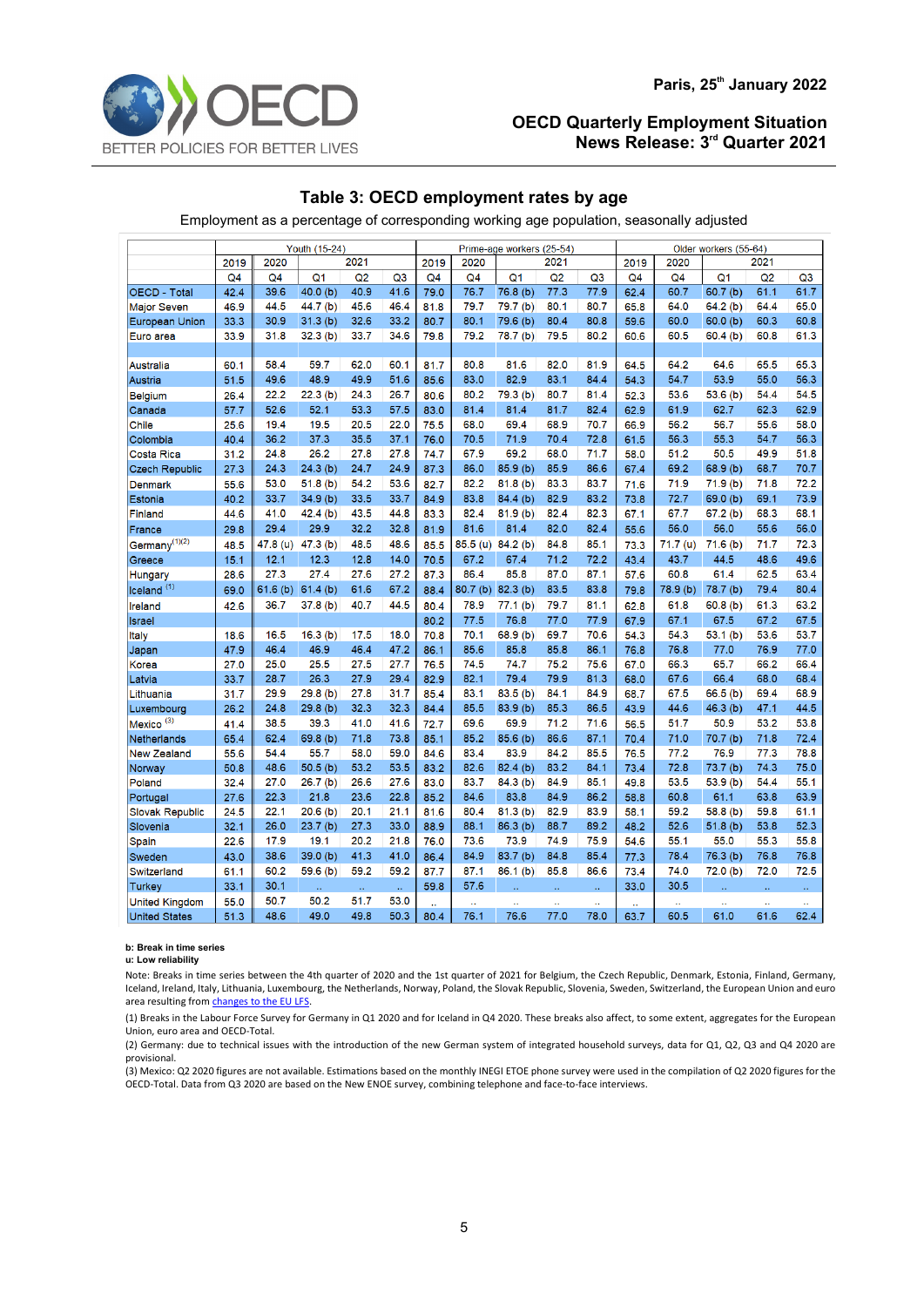

# **Table 4: OECD labour force participation rates (15-64)**

Labour force as a percentage of corresponding working age population, seasonally adjusted

|                           | <b>Participation rate</b> |                                      |      |          |                |          |          |                |                     |      |                |
|---------------------------|---------------------------|--------------------------------------|------|----------|----------------|----------|----------|----------------|---------------------|------|----------------|
|                           | 2017                      | 2020<br>2018<br>2019<br>2020<br>2019 |      |          |                | 2021     |          |                |                     |      |                |
|                           |                           |                                      |      |          | Q <sub>4</sub> | Q2       | Q3       | Q <sub>4</sub> | Q <sub>1</sub>      | Q2   | Q <sub>3</sub> |
| OECD - Total              | 72.1                      | 72.5                                 | 72.9 | 71.3     | 72.9           | 69.7     | 71.3     | 71.8           | 71.8(b)             | 72.2 | 72.5           |
| <b>Major Seven</b>        | 74.5                      | 75.0                                 | 75.4 | 74.7     | 75.6           | 73.8     | 74.7     | 74.8           | 74.7 (b)            | 75.0 | 75.2           |
| <b>European Union</b>     | 72.7                      | 73.1                                 | 73.4 | 72.9     | 73.5           | 71.7     | 73.2     | 73.2           | 73.2(b)             | 73.5 | 73.9           |
| Euro area                 | 73.1                      | 73.4                                 | 73.6 | 72.9     | 73.7           | 71.6     | 73.3     | 73.2           | 73.0(b)             | 73.6 | 74.2           |
|                           |                           |                                      |      |          |                |          |          |                |                     |      |                |
| Australia                 | 77.4                      | 78.0                                 | 78.5 | 77.9     | 78.5           | 76.0     | 77.7     | 79.0           | 79.2                | 79.6 | 78.5           |
| Austria                   | 76.8                      | 77.1                                 | 77.3 | 76.4     | 77.3           | 75.5     | 76.7     | 76.4           | 76.9                | 77.2 | 77.4           |
| Belgium <sup>(1)</sup>    | 68.0                      | 68.6                                 | 69.1 | 68.6     | 68.7           | 67.9     | 69.2     | 68.3           | 68.4 (b)            | 69.6 | 70.5           |
| Canada                    | 78.2                      | 78.2                                 | 78.7 | 77.4     | 78.8           | 74.6     | 78.3     | 78.8           | 78.7                | 78.8 | 79.4           |
| Chile                     | 68.9                      | 69.4                                 | 69.3 | 62.7     | 69.2           | 58.4     | 60.1     | 63.5           | 64.2                | 63.2 | 64.7           |
| Colombia                  | 74.1                      | 73.7                                 | 73.2 | 68.8     | 72.9           | 64.2     | 68.6     | 70.8           | 71.1                | 70.2 | 71.0           |
| Costa Rica                | 65.9                      | 68.1                                 | 70.1 | 68.3     | 70.7           | 65.4     | 67.3     | 69.3           | 69.2                | 68.1 | 69.0           |
| <b>Czech Republic</b>     | 75.9                      | 76.6                                 | 76.7 | 76.4     | 76.7           | 76.2     | 76.4     | 76.5           | 76.4(b)             | 76.4 | 76.8           |
| Denmark <sup>(1)</sup>    | 77.9                      | 78.2                                 | 79.1 | 79.0     | 79.5           | 78.2     | 79.1     | 79.5           | 79.0 (b)            | 79.3 | 79.5           |
| Estonia                   | 78.8                      | 79.1                                 | 78.9 | 79.3     | 79.4           | 78.0     | 79.3     | 80.3           | 79.7 (b)            | 78.4 | 78.9           |
| Finland                   | 76.8                      | 77.9                                 | 78.3 | 78.3     | 78.6           | 77.0     | 78.7     | 78.8           | 78.2 (b)            | 79.1 | 78.9           |
| France                    | 72.4                      | 72.8                                 | 72.6 | 72.0     | 72.3           | 70.8     | 72.1     | 71.9           | 72.3                | 73.0 | 73.2           |
| Germany <sup>(1)(2)</sup> | 78.3                      | 78.7                                 | 79.2 | 79.2 (u) | 79.4           | 79.1 (u) | 79.3 (u) | 79.4 (u)       | 78.6(b)             | 78.9 | 78.9           |
| Greece                    | 68.2                      | 68.1                                 | 68.5 | 65.3     | 68.2           | 62.8     | 66.9     | 65.2           | 64.6                | 67.8 | 68.2           |
| <b>Hungary</b>            | 73.1                      | 74.1                                 | 74.7 | 75.1     | 74.7           | 74.6     | 75.4     | 75.4           | 75.4                | 76.1 | 76.3           |
| Iceland <sup>(1)</sup>    | 88.7                      | 87.5                                 | 87.3 | 85.2     | 86.9           | 84.0     | 86.8     | 83.9 (b)       | 84.2(b)             | 84.8 | 84.5           |
| Ireland <sup>(1)</sup>    | 72.7                      | 73.0                                 | 73.3 | 71.9     | 73.6           | 69.3     | 72.6     | 72.1           | 72.1(b)             | 74.0 | 75.5           |
| Israel                    | 72.1                      | 72.0                                 | 71.7 | 69.9     | 71.3           | 69.6     | 69.4     | 69.3           | 69.0                | 69.7 | 70.6           |
| <b>Italy</b>              | 65.5                      | 65.7                                 | 65.7 | 64.1     | 65.6           | 62.2     | 64.9     | 64.3           | 63.6(b)             | 64.3 | 65.0           |
| Japan                     | 77.6                      | 78.9                                 | 79.7 | 79.7     | 79.9           | 79.4     | 79.6     | 79.9           | 80.0                | 80.1 | 80.2           |
| Korea                     | 69.2                      | 69.3                                 | 69.5 | 68.6     | 69.6           | 68.2     | 68.4     | 68.6           | 68.6                | 69.1 | 69.1           |
| Latvia                    | 76.9                      | 77.7                                 | 77.3 | 78.0     | 77.4           | 78.4     | 78.2     | 77.8           | 75.0                | 75.8 | 76.7           |
| Lithuania                 | 76.0                      | 77.3                                 | 78.1 | 78.6     | 78.4           | 78.3     | 78.2     | 78.8           | 77.5 <sub>(b)</sub> | 78.0 | 78.7           |
| Luxembourg                | 70.2                      | 71.1                                 | 72.0 | 72.2     | 71.9           | 71.8     | 72.5     | 73.0           | 72.6(b)             | 74.1 | 74.1           |
| Mexico <sup>(3)</sup>     | 63.4                      | 63.7                                 | 64.6 | ä,       | 64.7           |          | 59.9     | 62.2           | 62.5                | 63.9 | 64.1           |
| Netherlands               | 79.8                      | 80.3                                 | 80.9 | 80.9     | 81.0           | 80.4     | 81.0     | 81.1           | 83.6(b)             | 84.2 | 84.7           |
| <b>New Zealand</b>        | 80.9                      | 81.2                                 | 80.9 | 80.6     | 80.8           | 80.2     | 80.5     | 80.7           | 80.9                | 81.2 | 82.0           |
| Norway                    | 77.3                      | 77.9                                 | 78.3 | 78.2     | 78.4           | 78.0     | 78.0     | 78.2           | 78.9 (b)            | 80.1 | 80.1           |
| Poland                    | 69.6                      | 70.1                                 | 70.6 | 71.0     | 70.7           | 70.2     | 71.0     | 71.7           | 72.3(b)             | 72.6 | 73.0           |
| Portugal                  | 73.8                      | 74.5                                 | 74.9 | 73.8     | 74.9           | 72.0     | 74.1     | 74.3           | 73.8                | 75.4 | 75.5           |
| <b>Slovak Republic</b>    | 72.1                      | 72.4                                 | 72.7 | 72.4     | 72.6           | 72.1     | 72.6     | 72.7           | 73.2(b)             | 74.2 | 75.0           |
| Slovenia                  | 74.2                      | 75.1                                 | 75.3 | 74.6     | 74.7           | 73.9     | 74.3     | 75.0           | 72.9(b)             | 75.1 | 76.4           |
| Spain                     | 73.9                      | 73.7                                 | 73.8 | 72.2     | 73.9           | 69.7     | 72.7     | 73.1           | 73.0                | 73.7 | 74.4           |
| Sweden <sup>(1)</sup>     | 82.5                      | 82.8                                 | 82.9 | 82.5     | 82.9           | 82.2     | 82.7     | 82.9           | 82.4(b)             | 83.1 | 83.1           |
| Switzerland               | 84.0                      | 84.2                                 | 84.3 | 84.1     | 84.3           | 83.3     | 84.3     | 84.8           | 83.8 <sub>(b)</sub> | 83.1 | 83.9           |
| <b>Turkey</b>             | 58.0                      | 58.5                                 | 58.4 | 54.9     | 58.2           | 52.9     | 55.2     | 55.1           | Ω.                  | a.   | $\ddotsc$      |
| <b>United Kingdom</b>     | 78.6                      | 78.9                                 | 79.3 | 79.1     | 79.5           | 79.1     | 78.9     | 78.9           | 78.6                | 78.9 | 78.9           |
| <b>United States</b>      | 73.3                      | 73.6                                 | 74.1 | 73.0     | 74.4           | 71.9     | 72.7     | 73.0           | 72.9                | 73.3 | 73.5           |

#### **b: Break in time series**

**u: Low reliability**

Note: Breaks in time series between the 4th quarter of 2020 and the 1st quarter of 2021 for Belgium, the Czech Republic, Denmark, Estonia, Finland, Germany, Iceland, Ireland, Italy, Lithuania, Luxembourg, the Netherlands, Norway, Poland, the Slovak Republic, Slovenia, Sweden, Switzerland, the European Union and euro area resulting fro[m changes to the EU LFS.](https://ec.europa.eu/eurostat/statistics-explained/index.php?title=EU_Labour_Force_Survey_-_new_methodology_from_2021_onwards) 

(1) Breaks in the Labour Force Survey for Belgium in Q1 2017; for Denmark in Q1 2016 and Q1 2017; for Ireland in Q3 2017; for Sweden in Q3 2018; for Germany in Q1 2020; and for Iceland in Q4 2020. Some of these breaks also affect, to some extent, aggregates for the European Union, euro area and OECD-Total.

(2) Germany: due to technical issues with the introduction of the new German system of integrated household surveys, data for Q1, Q2, Q3 and Q4 2020 are provisional. (3) Mexico: Q2 2020 figures are not available. Estimations based on the monthly INEGI ETOE phone survey were used in the compilation of Q2 2020 figures for the OECD-Total. Data from Q3 2020 are based on the New ENOE survey, combining telephone and face-to-face interviews.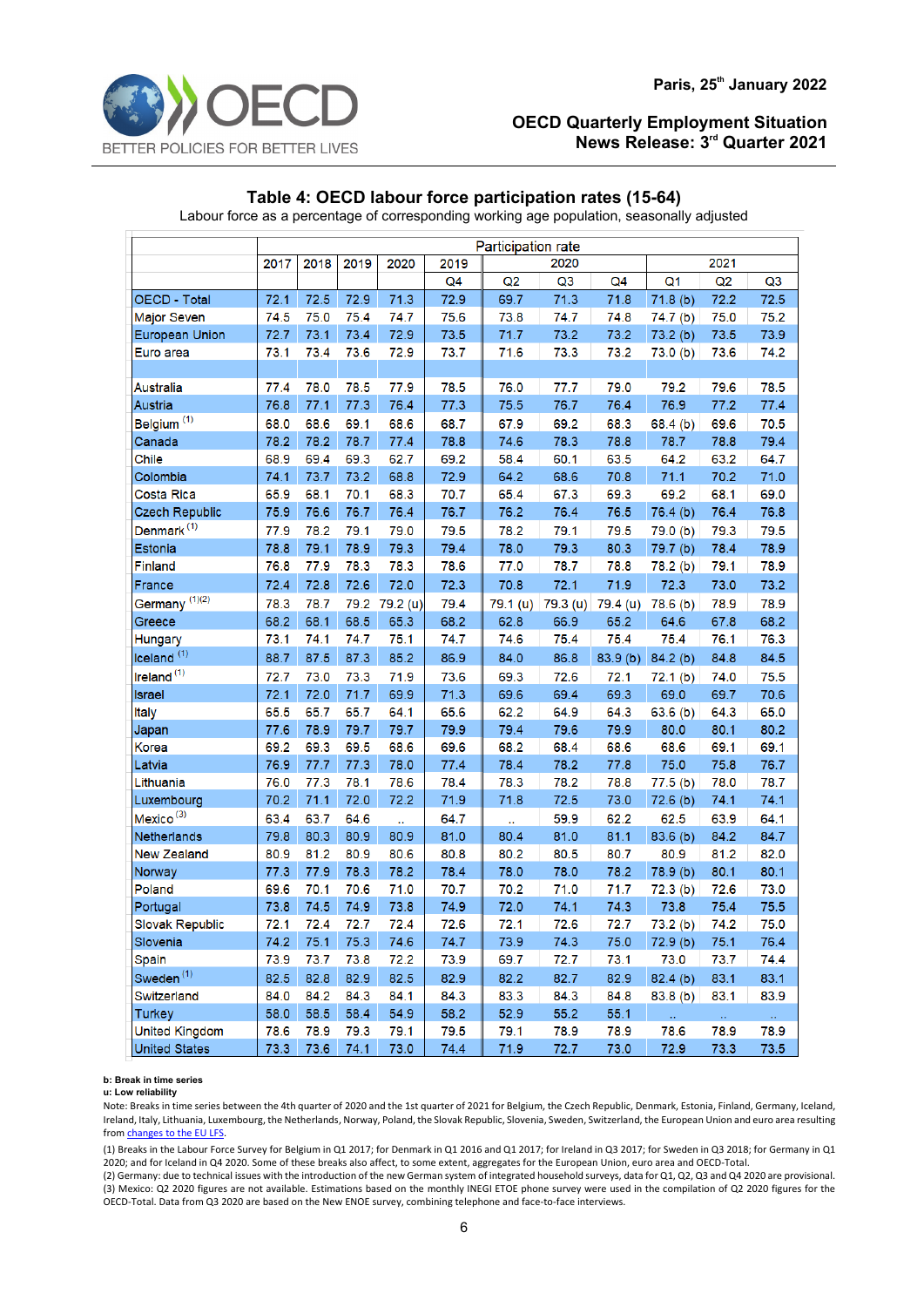

# **Note: Employment and unemployment statistics during the COVID-19 crisis**

The broad comparability of unemployment data across OECD countries is achieved through the adherence of national statistics to International Guidelines from the International Conference of Labour Statisticians (ICLS) – the so-called ILO guidelines.

Departures from these guidelines may however exist across countries depending on national circumstances (e.g. statistical environment, national regulations and practices). Typically, these departures have only a limited impact on broad comparability of employment and unemployment statistics. However, the unprecedented impact of COVID-[1](#page-6-0)9<sup>1</sup> is amplifying divergences and affects the cross-country comparability of unemployment statistics in this news release.

This concerns in particular the treatment of persons on temporary layoff or employees furloughed by their employers. These are *persons not at work during the survey reference week due to economic reasons and business conditions* (i.e. lack of work, shortage of demand for goods and services, business closures or business moves).

According to ILO guidelines, '**employed**' persons include those who, in their present job, were 'not at work' for a short duration but maintained a job attachment during their absence (ILO, 2013 and 2020). Job attachment is determined on the basis of the continued receipt of remuneration, and/or the total duration of the absence. In practice, formal or continued job attachment is established when:

- o *the expected total duration of the absence is up to three months* (*which can be more than three months, if the return to employment in the same economic unit is guaranteed and, in the case of the pandemic, once the restrictions in place* - *where applicable - are lifted*) **OR**
- o *workers continue to receive remuneration from their employer, including partial pay, even if they also receive support from other sources, including government schemes.*

In turn persons are classified as '**not employed**' if:

o *The expected total duration of absence is greater than three months or there is no or unknown expected return to the same economic unit* 

**AND** 

o *People in this condition do not receive any part of their remuneration from their employer.*

Not-employed persons are classified as '**unemployed'** if they fulfil the criteria of active "job search"[2](#page-6-1) and "availability" specified for the measurement of unemployment**.**

However, departures from these guidelines in national practices do exist. In particular, in North America persons on temporary layoff are considered to be "only weakly or not at all attached to their job and are to be counted as unemployed" (Sorrentino, 2000). In the United States, people on temporary layoff are classified as 'unemployed' if they expect to be recalled to their job within six months. If they have not been given a date to return to work by their employer and if they have no expectation to return to work within six months, they need to fulfil the "job search" criteria to be classified as 'unemployed'. For the latest US figures "people who were effectively laid off due to

<span id="page-6-0"></span><sup>&</sup>lt;sup>1</sup> Broad comparability is ensured during normal business conditions, while divergences are potentially exacerbated during economic and financial crisis, such as the Great Recession or the current Covid-19 crisis.

<span id="page-6-1"></span><sup>&</sup>lt;sup>2</sup> Some not-employed persons may be classified as "inactive/out of the labour force" because, due to the pandemic, they are either not able to actively look for a job even if they are available to work or are not available to work because of family responsibilities as schools and care services are closed.